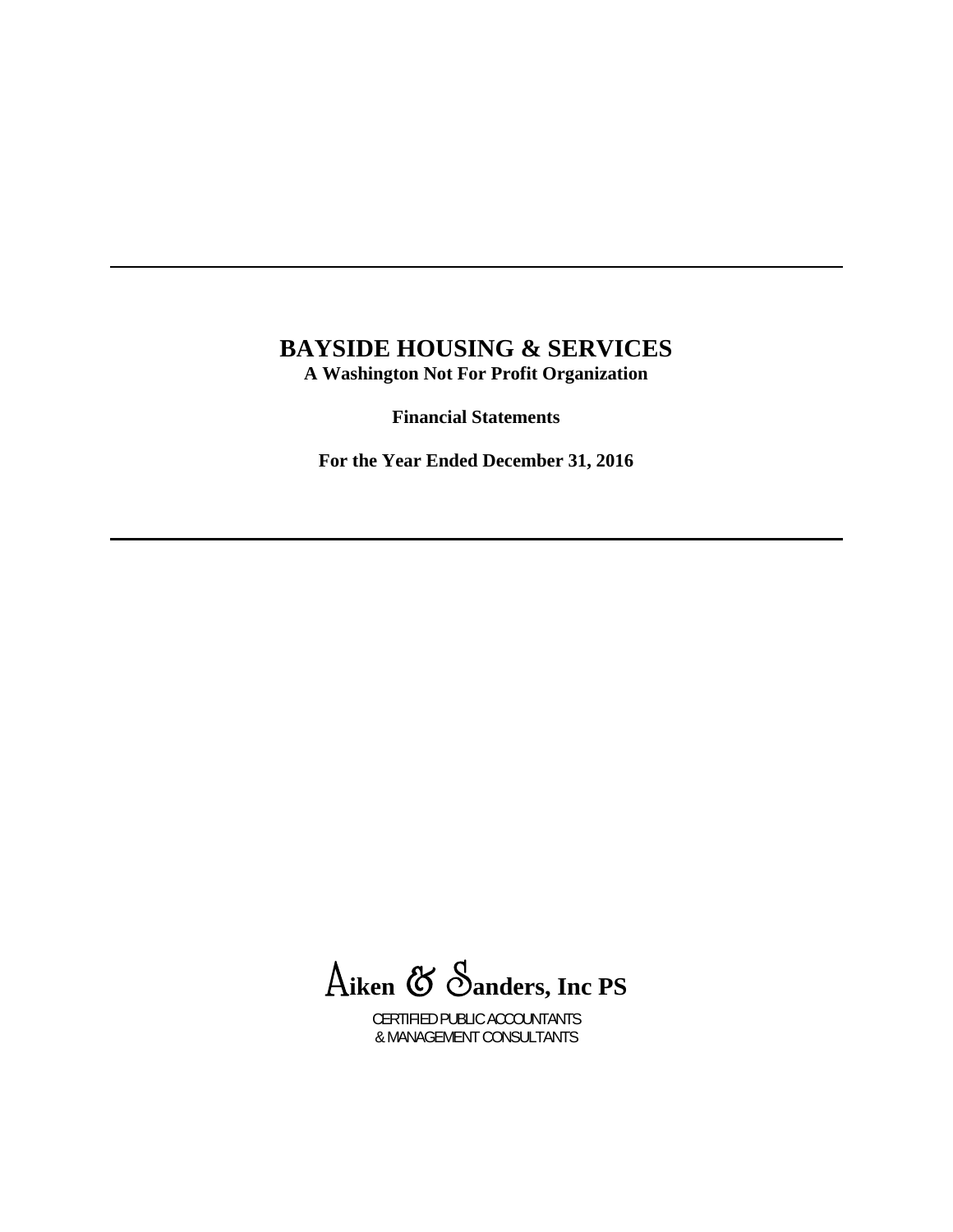| <b>Financial Statements:</b> |  |
|------------------------------|--|
|                              |  |
|                              |  |
|                              |  |
|                              |  |
|                              |  |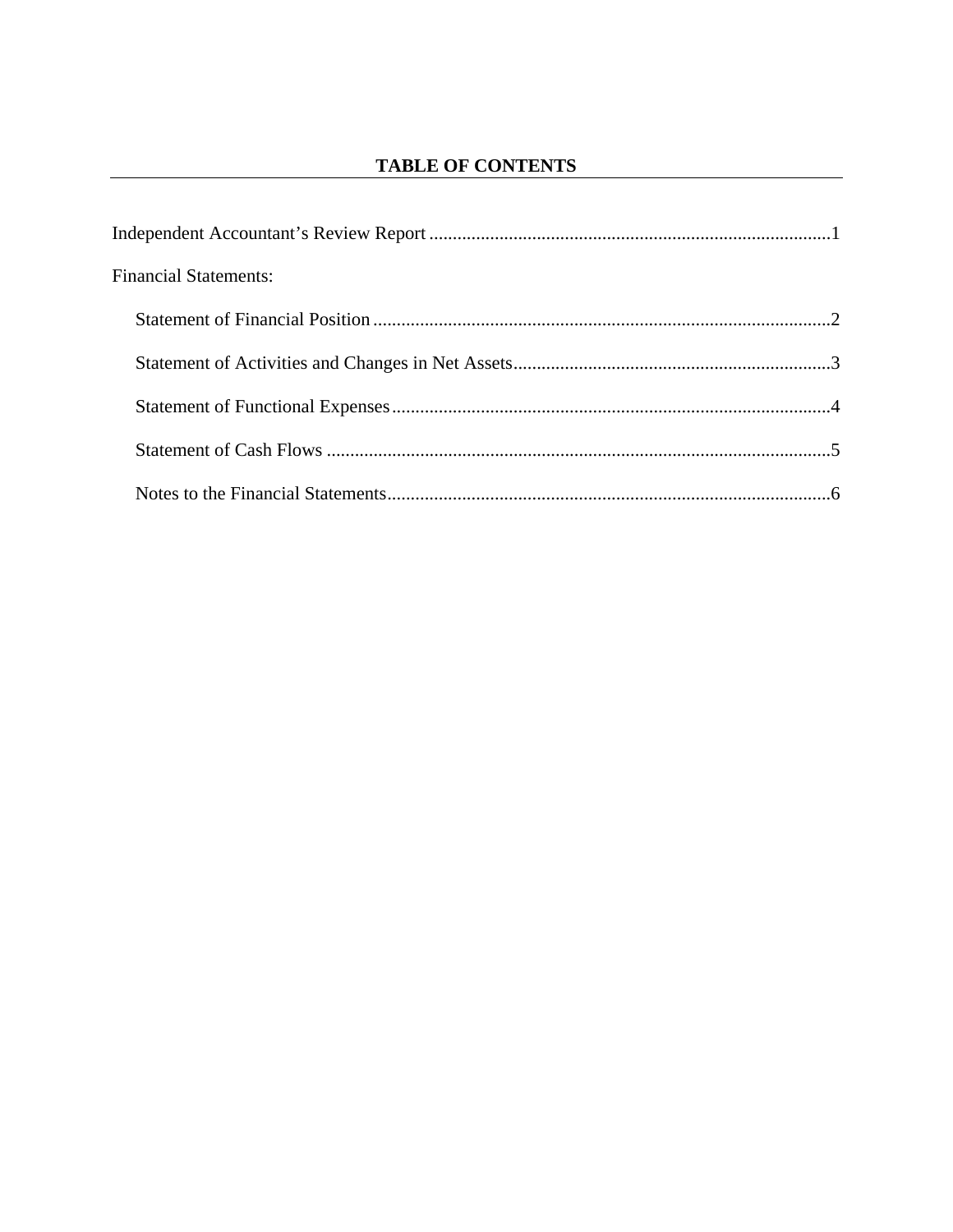**343 West Wishkah Street, Aberdeen, Washington 98520-6130** CERTIFIED PUBLIC ACCOUNTANTS **Telephone (360) 533-3370 Fax (360) 532-7123** 



& MANAGEMENT CONSULTANTS

To the Board of Directors of: Bayside Housing & Services Port Townsend, WA

We have reviewed the accompanying financial statements of Bayside Housing & Services (The Organization), which comprise the statement of financial position as of December 31, 2016, and the related statements of activities, functional expenses, and cash flows for the year then ended, and the related notes to the financial statements. A review includes primarily applying analytical procedures to management's financial data and making inquiries of management. A review is substantially less in scope than an audit, the objective of which is the expression of an opinion regarding the financial statements as a whole. Accordingly, we do not express such an opinion.

## **Management's Responsibility for the Financial Statements**

Management of The Organization is responsible for the preparation and fair presentation of these financial statements in accordance with accounting principles generally accepted in the United States of America; this includes the design, implementation, and maintenance of internal control relevant to the preparation and fair presentation of financial statements that are free from material misstatement whether due to fraud or error.

#### **Accountant's Responsibility**

Our responsibility is to conduct the review engagement in accordance with Statements on Standards for Accounting and Review Services promulgated by the Accounting and Review Services Committee of the AICPA. Those standards require us to perform procedures to obtain limited assurance as a basis for reporting whether we are aware of any material modifications that should be made to the financial statements for them to be in accordance with accounting principles generally accepted in the United States of America. We believe that the results of our procedures provide a reasonable basis for our conclusion.

#### **Accountant's Conclusion**

Based on our review, we are not aware of any material modifications that should be made to the accompanying financial statements in order for them to be in accordance with accounting principles generally accepted in the United States of America.

aiken & Sanders

Aiken & Sanders, Inc., PS Certified Public Accountants & Management Consultants

April 28, 2017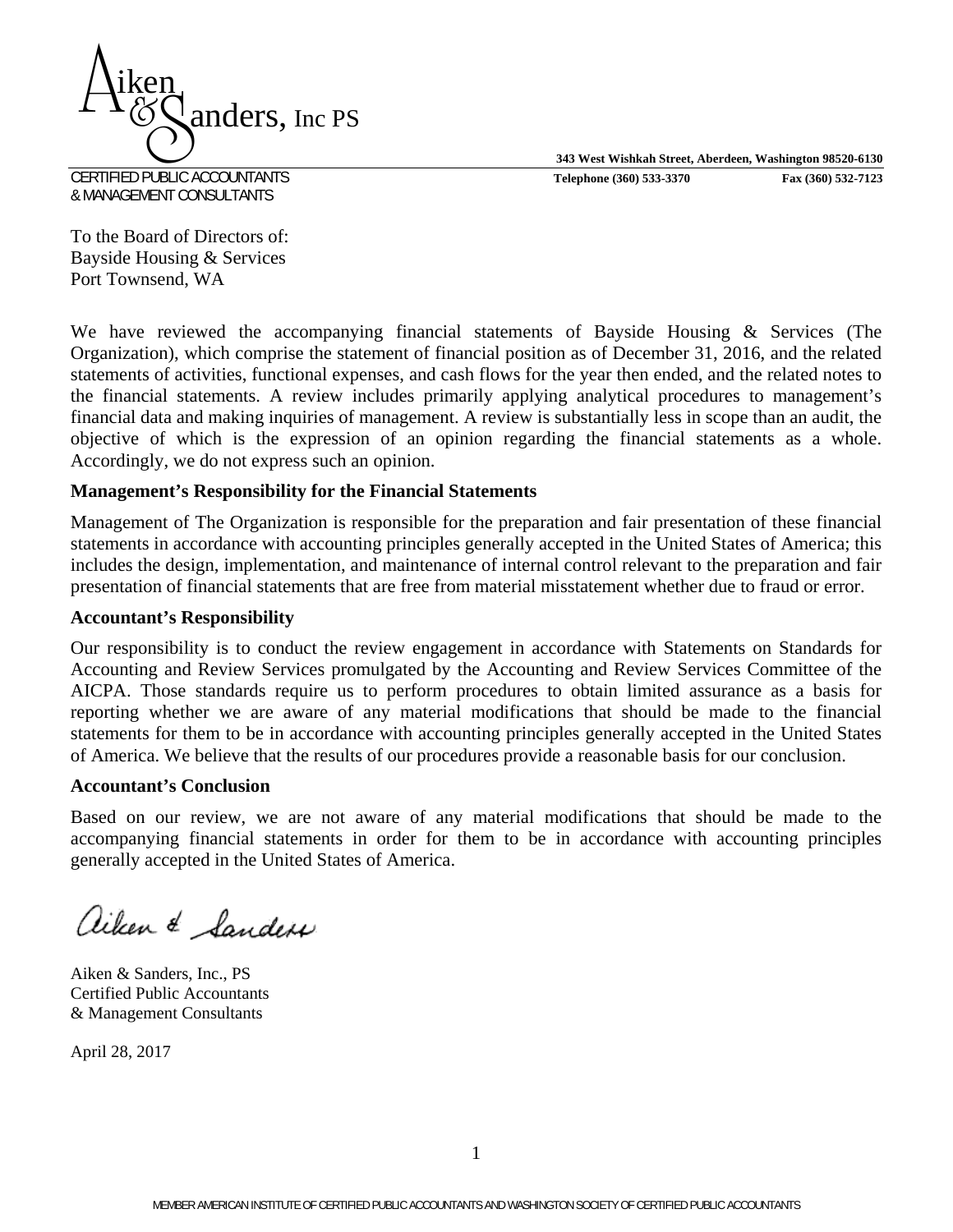A Washington Not For Profit Organization

| <b>Statement of Financial Position</b> |
|----------------------------------------|
| As of December 31, 2016                |

| <b>Assets</b>                           |              |
|-----------------------------------------|--------------|
|                                         | 2016         |
| <b>Current Assets:</b>                  |              |
| Cash and cash equivalents               | \$<br>13,806 |
| Accounts receivable                     | 2,866        |
| Inventory                               | 2,118        |
| Prepaid expenses                        | 378          |
| <b>Total Current Assets</b>             | 19,168       |
| <b>Fixed Assets:</b>                    |              |
| Furniture and equipment                 | 1,753        |
| Office equipment                        | 1,263        |
| Less: Accumulated depreciation          | (463)        |
| Fixed assets, net                       | 2,553        |
| <b>Total Assets</b>                     | \$<br>21,721 |
| <b>Liabilities and Net Assets</b>       |              |
| <b>Current Liabilities:</b>             |              |
| Accounts payable                        | \$<br>46,362 |
| Payroll and related accrued expenses    | 2,228        |
| Current portion: notes payable          | 4,871        |
| <b>Total Current Liabilities</b>        | 53,461       |
| <b>Long Term Liabilities:</b>           |              |
| Notes payable-net of current portion    | 95,000       |
| <b>Total Long Term Liabilities</b>      | 95,000       |
| <b>Net Assets:</b>                      |              |
| Unrestricted                            | (126,740)    |
| <b>Total Net Assets</b>                 | (126,740)    |
| <b>Total Liabilities and Net Assets</b> | \$<br>21,721 |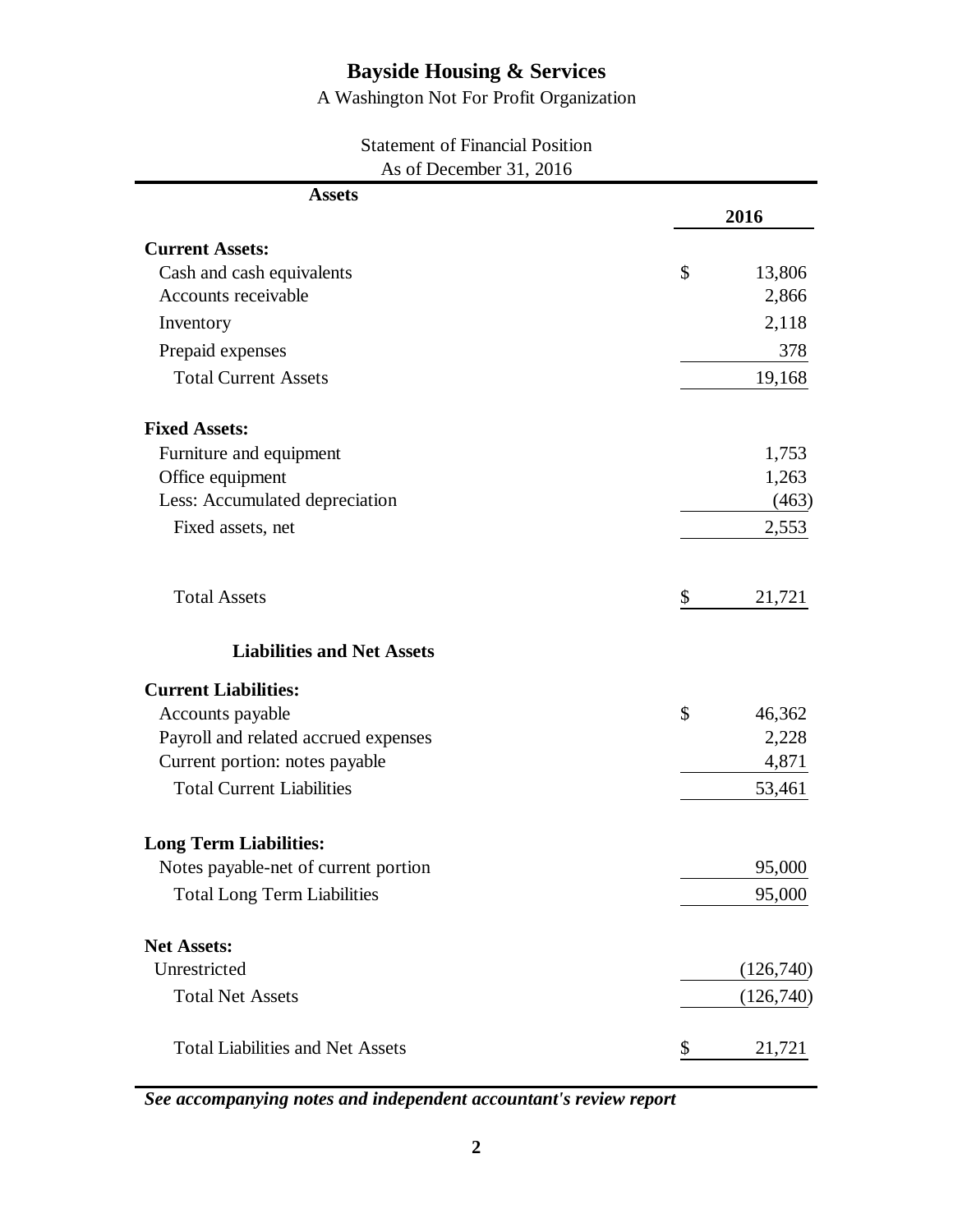A Washington Not For Profit Organization

## Statement of Activities and Changes in Net Assets For the Year Ended December 31, 2016

|                                      | <b>Total</b><br><b>Unrestricted</b> |
|--------------------------------------|-------------------------------------|
| <b>Support and Revenues:</b>         |                                     |
| Contributions                        | \$<br>91,846                        |
| Inkind contributions                 | 15,000                              |
| Rental revenue                       | 18,585                              |
| Special event revenue                | 444                                 |
| Less: direct donor benefits          | (306)                               |
| Investment revenue                   | 5                                   |
| Other revenue                        | 6,376                               |
| <b>Total Support and Revenue</b>     | 131,950                             |
| <b>Expenses:</b>                     |                                     |
| Program services                     | 184,404                             |
| Management and general               | 30,894                              |
| <b>Total Expenses</b>                | 215,298                             |
| <b>Change in Net Assets</b>          | (83,348)                            |
| <b>Net Assets, Beginning of Year</b> | (43, 392)                           |
| <b>Net Assets, End of Year</b>       | \$<br>(126,740)                     |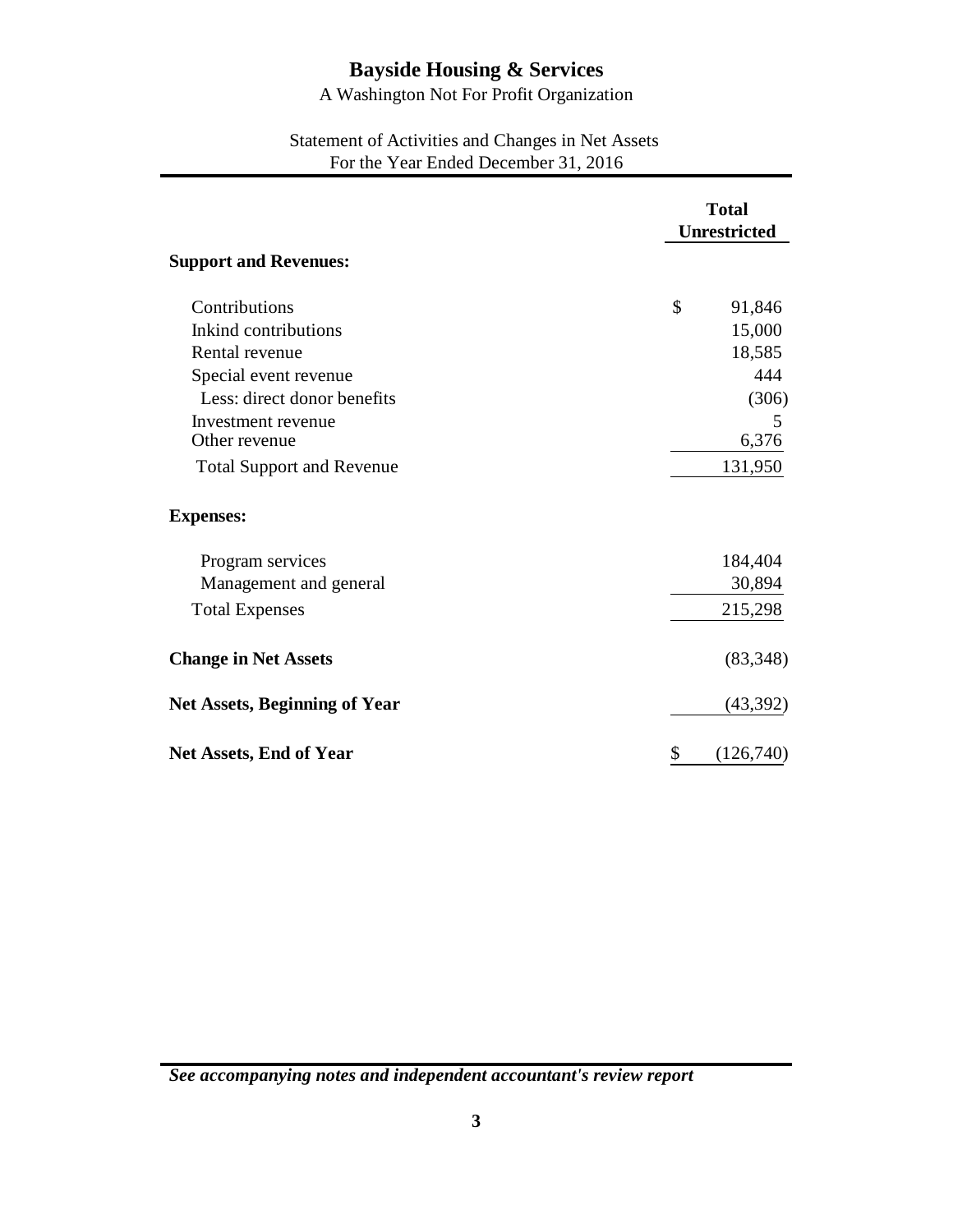A Washington Not For Profit Organization

## Statement of Functional Expenses For the Year Ended December 31, 2016

|                               | Program       | <b>Management</b><br>and General |        | <b>Total</b> |         |
|-------------------------------|---------------|----------------------------------|--------|--------------|---------|
| Salaries and wages            | \$<br>55,491  | \$                               | 6,166  | \$           | 61,657  |
| Payroll taxes                 | 5,753         |                                  | 639    |              | 6,392   |
| <b>Benefits</b>               | 3,741         |                                  | 416    |              | 4,157   |
| Professional services         | 25,406        |                                  | 11,748 |              | 37,154  |
| Repairs and maintenance       | 3,283         |                                  |        |              | 3,283   |
| Office expenses               |               |                                  | 1,025  |              | 1,025   |
| Property tax                  | 2,561         |                                  |        |              | 2,561   |
| Travel                        | 569           |                                  |        |              | 569     |
| Depreciation and amortization | 210           |                                  | 253    |              | 463     |
| Occupancy                     | 58,896        |                                  | 6,544  |              | 65,440  |
| Insurance                     | 10,209        |                                  | 1,136  |              | 11,345  |
| Interest                      | 3,922         |                                  |        |              | 3,922   |
| Technology                    | 811           |                                  | 91     |              | 902     |
| Dues & subscriptions          |               |                                  | 700    |              | 700     |
| Advertising                   | 52            |                                  |        |              | 52      |
| Inkind expense                | 13,500        |                                  | 1,500  |              | 15,000  |
| Miscellaneous expense         |               |                                  | 676    |              | 676     |
| <b>Total Expenses</b>         | \$<br>184,404 | \$                               | 30,894 | \$           | 215,298 |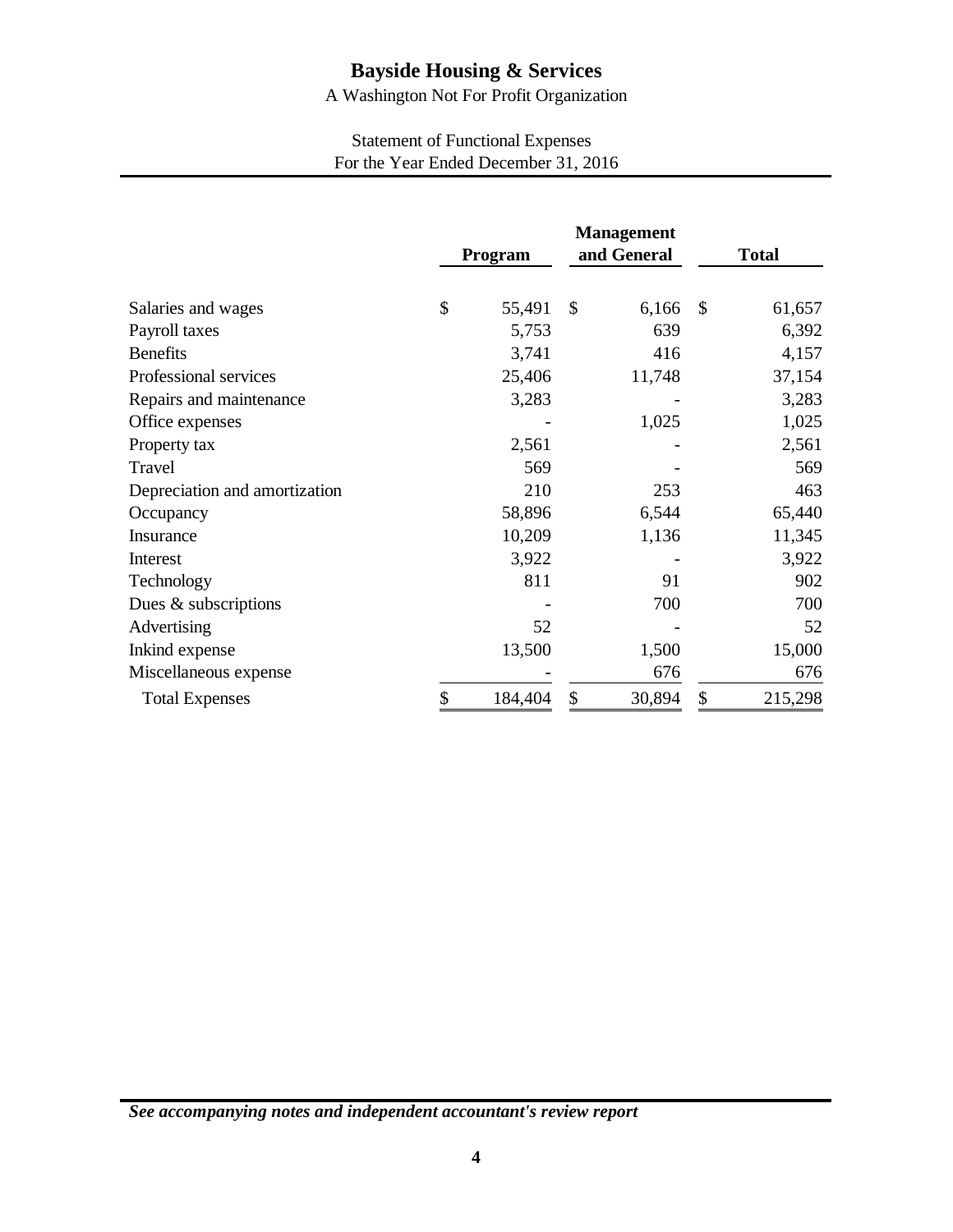A Washington Not For Profit Organization

## Statement of Cash Flows For the Year Ended December 31, 2016

|                                                                                                             | 2016            |
|-------------------------------------------------------------------------------------------------------------|-----------------|
| Cash flows from operating activities:                                                                       |                 |
| Cash received from grantors, donors and customers                                                           | \$<br>114,385   |
| Cash paid to vendors and suppliers                                                                          | (80,064)        |
| Cash paid to and on behalf of employees                                                                     | (70, 355)       |
| Cash received from interest                                                                                 | 5               |
| Net cash provided (used) by operating activities                                                            | (36,029)        |
| <b>Cash flows from investing activities:</b>                                                                |                 |
| Cash paid for equipment                                                                                     | (3,016)         |
| Net cash provided (used) by investing activities                                                            | (3,016)         |
| <b>Cash flows from financing activities:</b>                                                                |                 |
| Cash received from loans                                                                                    | 47,700          |
| Cash paid to loans                                                                                          | (8,895)         |
| Net cash provided (used) by financing activities                                                            | 38,805          |
| Net increase (decrease) in cash & cash equivalents                                                          | (240)           |
| Cash & cash equivalents at beginning of year                                                                | 14,046          |
| Cash & cash equivalents at end of year                                                                      | \$<br>13,806    |
| Reconciliation of increase (decrease) in net assets to net cash<br>provided (used) by operating activities: |                 |
| Increase (decrease) in net assets:                                                                          | \$<br>(83, 348) |
| <b>Adjustments:</b>                                                                                         |                 |
| Depreciation and amortization                                                                               | 463             |
| <b>Changes in assets and liabilities:</b>                                                                   |                 |
| (Increase) decrease in accounts receivable                                                                  | (2,866)         |
| (Increase) decrease in inventory                                                                            | (2,118)         |
| (Increase) decrease in prepaid expense                                                                      | (378)           |
| Increase (decrease) in accounts payable                                                                     | 49,990          |
| Increase (decrease) in payroll and related expense                                                          | 2,228           |
| Net cash provided (used) by operating activities                                                            | \$<br>(36,029)  |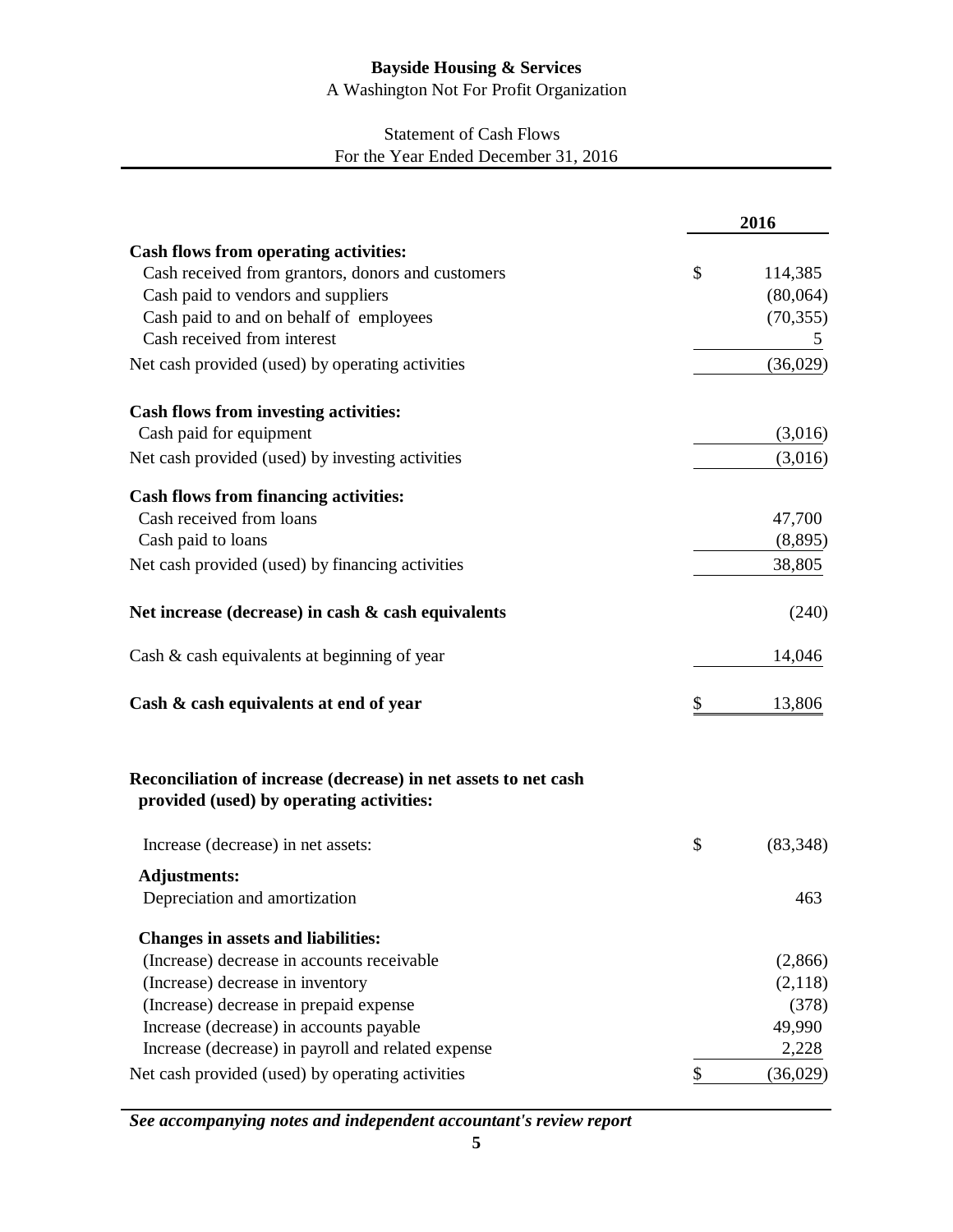#### **Notes to Financial Statements**

#### **December 31, 2016**

### **A. SUMMARY OF SIGNIFICANT ACCOUNTING POLICIES:**

#### **Nature of Activities--**

 Bayside Housing & Services (The Organization) is a not-for-profit corporation organized in 2014. The Organization's mission is to provide transformative services to people in need as they improve their quality of life.

 The Organization primarily meets its mission by providing interim housing to individuals as they transition into permanent living situations at a leased facility in Port Hadlock, WA. Priority for housing is given to seniors, veterans, and underemployed/low wage workers who need housing to retain employment.

#### **Basis of Accounting--**

 The Organization's policy is to prepare its financial statements on the accrual basis of accounting. Revenue is recognized when earned, and expenditures are recognized when incurred. If an expenditure results in an asset having an estimated useful life which extends substantially beyond the year of acquisition, the expenditure is capitalized and depreciated or amortized over the estimated useful life of the asset.

#### **Property and Equipment--**

 Purchased furniture, equipment, and leasehold improvements are stated at cost. Donated furniture, equipment, or property is recognized as revenue and capitalized at its estimated fair value on the date of receipt. The Organization capitalizes assets that have a useful life greater than one year. Depreciation is computed using the straight-line method based on estimated useful lives.

#### **Estimates--**

 The preparation of financial statements in conformity with generally accepted accounting principles requires management to make estimates and assumptions that effect certain reported amounts and disclosures. Accordingly, actual results could differ from those estimates.

#### **Expense Allocation--**

 The costs of providing various programs and other activities have been summarized on a functional basis in the statement of functional expense. Accordingly, certain costs have been allocated among the programs and supporting services in line with benefits received.

#### **Cash and Cash Equivalents--**

 For purposes of the statement of cash flows, The Organization considers all checking and savings accounts and unrestricted highly liquid investments with an initial maturity of three months or less to be cash and cash equivalents.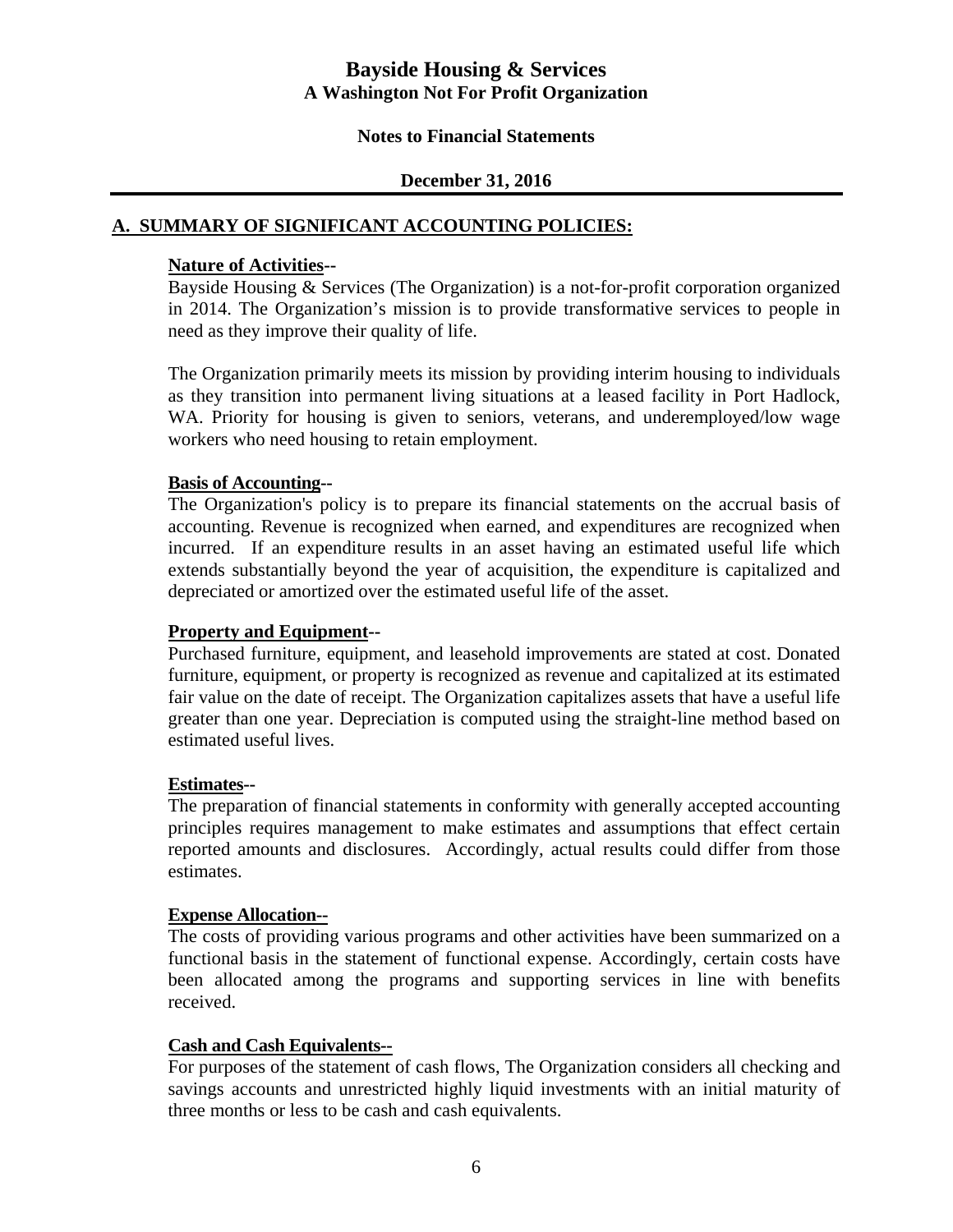#### **Notes to Financial Statements**

#### **December 31, 2016**

#### **A. SUMMARY OF SIGNIFICANT ACCOUNTING POLICIES (CONT.):**

#### **Advertising--**

The Organization's policy is to expense advertising costs as they are incurred.

#### **Inventory--**

Inventory is composed of linens for use in housing and is recorded at cost.

#### **Contributions--**

 Contributions are accounted for as unrestricted, temporarily restricted or permanently restricted as directed by the donor. The Organization reports gifts of cash and other assets as restricted support if they are received with donor stipulations limiting the use of the donated assets. When a donor restriction expires, that is, when a stipulated time restriction ends or purpose restriction is accomplished, temporarily restricted net assets are reclassified to unrestricted net assets and are reported in the statement of activities as net assets released from restrictions.

 The Organization reports gifts of land, buildings, and equipment as unrestricted support unless explicit donor stipulations specify how the donated assets must be used or if an understanding is reached with the donor regarding an obligation to permanently protect donated property. Gifts of long-lived assets having explicit restrictions specifying how the assets are to be used or requiring permanent protection of the underlying asset, and gifts of cash or other assets to be used to acquire long-lived assets are reported as restricted support. Long lived depreciable assets are released from restriction ratably as depreciation is recorded.

 If the restrictions on a contribution are met in the same year that the contribution is received, it is The Organization's policy to record the contribution as unrestricted on the statement of activities and changes in net assets.

## **B. ACCOUNTS RECEIVABLE:**

Accounts receivable are recorded to the extent of qualifying amounts to be received after year end.

Historically, bad debts have been immaterial. The Organization uses the direct write-off method. When an amount becomes uncollectible, it is charged to expense in the year it is deemed to be uncollectible. During 2016, there were bad debts of \$0. As of December 31, 2016, management estimated that all accounts receivable were collectible.

The Organization considers accounts more than 90 days outstanding as past due. No interest is charged on past due receivables. The Organization had \$0 past due at December 31, 2016.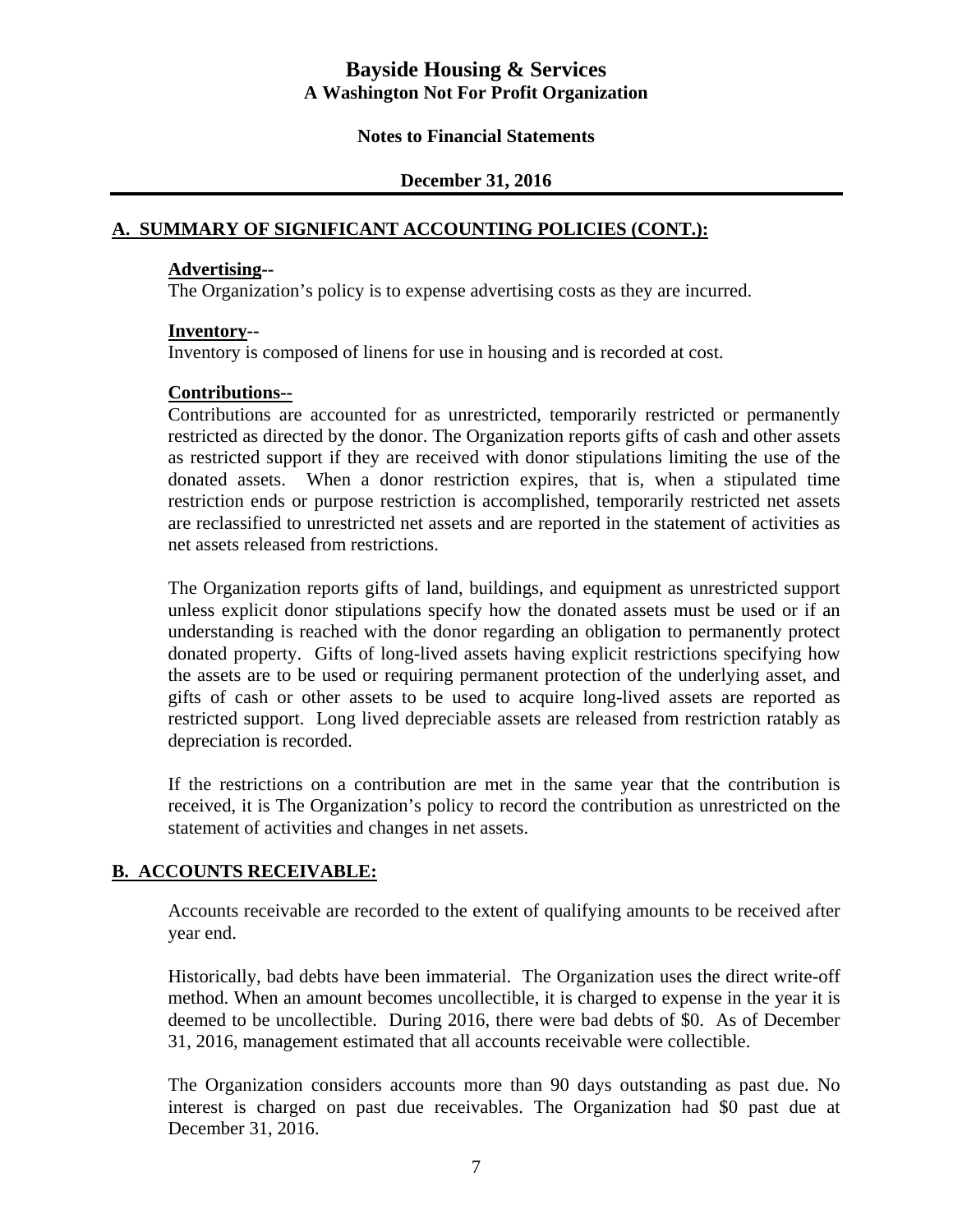#### **Notes to Financial Statements**

#### **December 31, 2016**

#### **C. ACCUMULATED DEPRECIATION:**

Depreciation is provided as follows for 2016:

|               |           |     |                                | <b>Accumulated</b> |
|---------------|-----------|-----|--------------------------------|--------------------|
| Method        | Life      |     |                                | Total              |
| Straight Line | 3-5 years | 463 |                                | 463                |
|               |           |     | Current<br><b>Depreciation</b> |                    |

#### **D. LEASES AND INKIND REVENUE:**

The Organization leases one floor of the Tower Building: a four story, thirty one (31) room building located at the Historic Old Alcohol Plant in Port Hadlock, WA, from Inn Properties, LLC (Inn Properties). Inn Properties ownership includes several members who are also board members of the Organization. The Organization is also entitled to use the top floor of the Tower Building for food preparation and a room in a separate building on the site for an Organization employee.

The Organization signed a ten (10) year lease with Inn Properties effective January 1, 2016. The lease terms require monthly payments of \$5,000 for the first six months (6), monthly payments of \$7,500 for the next twelve months (12), and \$10,000 per month for the remaining one hundred and two months (102). The lease contains an Organization option to extend the lease for one additional ten (10) year term. During 2016, the Organization and Inn Properties reached agreement to forgo the increase in rent for the final six months of 2016. This forgone increase totaling \$15,000 has been recognized as inkind revenue and expense in the financial statements. The Organization recognized \$60,000 as rent expense on this lease for 2016.

The lease also requires the Organization to pay a prorated share of maintenance, utility, insurance, and property tax costs. The Organization is also reimbursing Inn Properties for use of housekeeping and maintenance staff and other operating costs. The Organization paid \$41,588 in reimbursed costs during 2016.

Future minimum rents, prior to any inkind reductions, for the next five years to be paid under currently executed leases are as follows for the years ending December 31: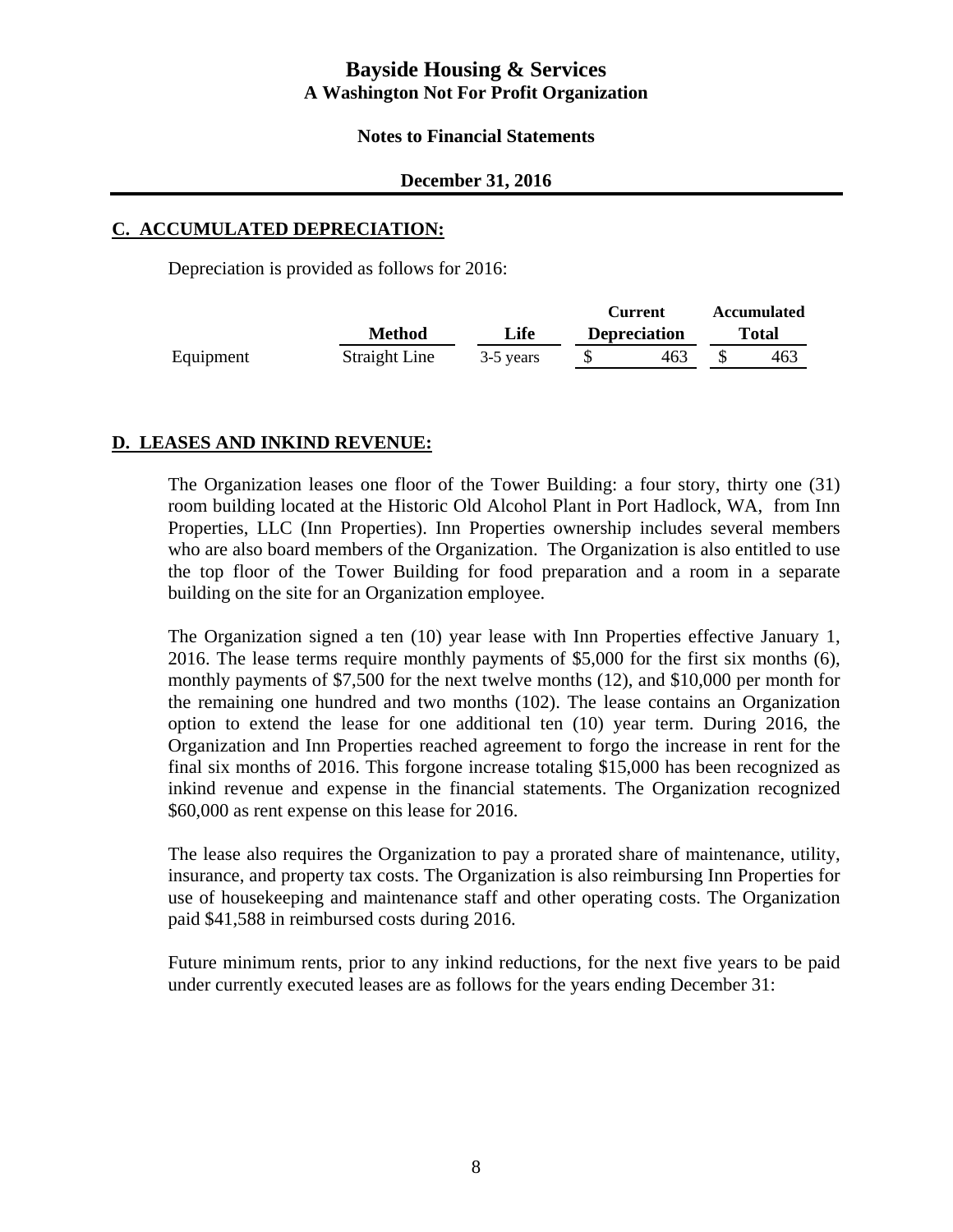#### **Notes to Financial Statements**

#### **December 31, 2016**

#### **D. LEASES AND INKIND REVENUE (CONT.):**

|        | 2017 | 105,000       |
|--------|------|---------------|
|        | 2018 | 120,000       |
|        | 2019 | 120,000       |
|        | 2020 | 120,000       |
|        | 2021 | 120,000       |
| Total: |      | \$<br>585,000 |

#### **E. SUBSEQUENT EVENTS:**

No events have occurred through April 28, 2017, which is the date the financial statements were available to be issued based on The Organization's facts and circumstances, for events requiring recording or disclosure in the financial statements for the year ended December 31, 2016.

#### **F. INCOME TAX & UNCERTAIN TAX POSITIONS:**

The Organization is a tax exempt non-profit organization under the Internal Revenue Code Section  $501(c)(3)$  and is not classified as a private foundation. Accordingly, the financial statements do not include any provision for income taxes.

The Organization files income tax returns in the U.S. federal jurisdiction. The Organization is no longer subject to U.S. federal income tax examinations by tax authorities for years before 2014. Currently, there is no examination or pending examination with the Internal Revenue Service (IRS).

The Organization adopted the provisions of FASB ASC 740-10, Accounting for Uncertainty in Income Taxes, on January 1, 2015. As of December 31, 2016, there are no tax positions for which the deductibility is certain but for which there is uncertainty regarding the timing of such deductibility.

#### **G. NOTES PAYABLE AND RELATED PARTY TRANSACTIONS:**

The Organization, as detailed in Note D, paid \$60,000 in rent expense and received inkind donations of \$15,000 under a lease arrangement with Inn Properties.

The Organization received \$80,000 in contributions from board members during 2016, which represented approximately 87% of total contributions received.